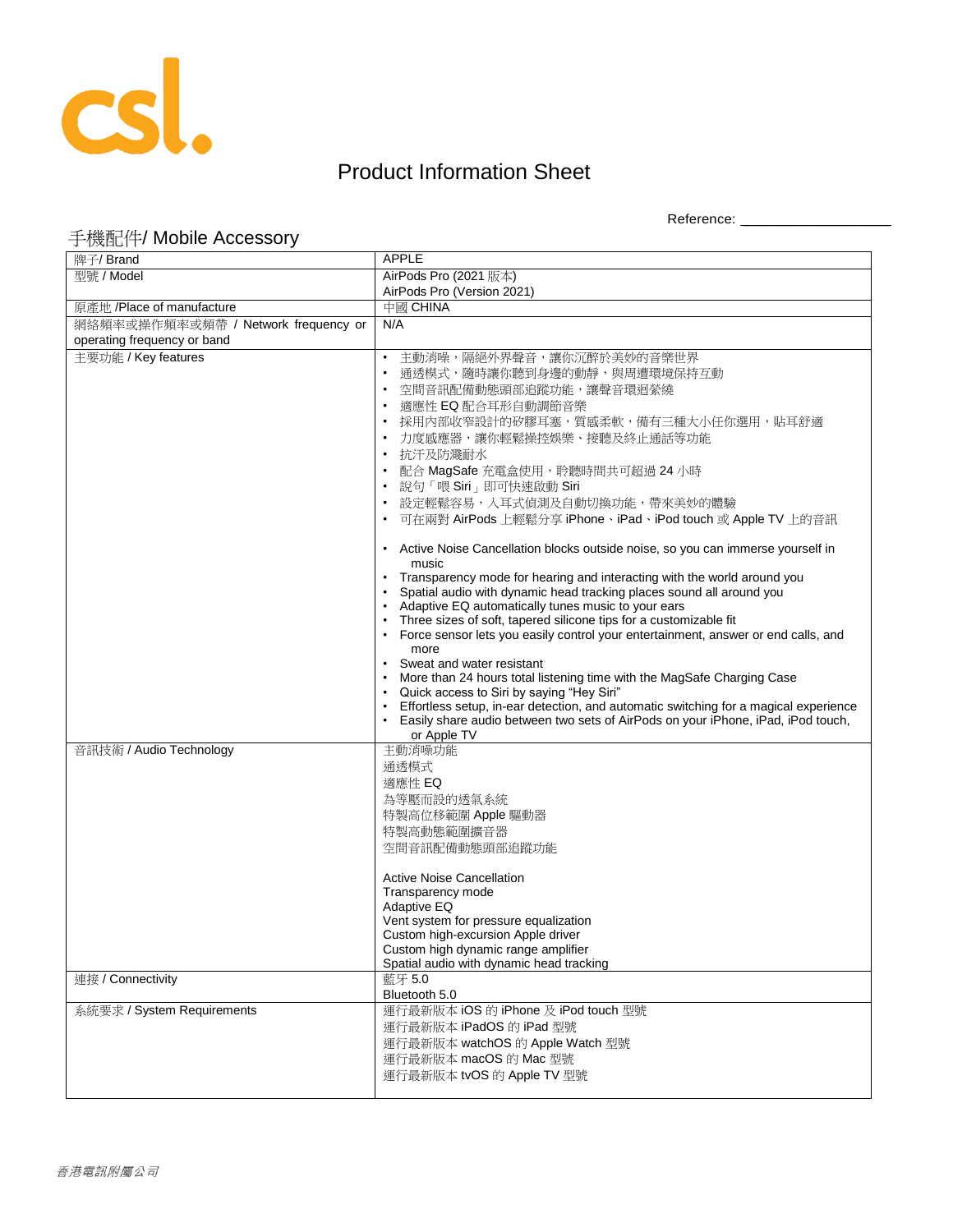

## Product Information Sheet

|                                             | iPhone and iPod touch models with the latest version of iOS<br>iPad models with the latest version of iPadOS |
|---------------------------------------------|--------------------------------------------------------------------------------------------------------------|
|                                             | Apple Watch models with the latest version of watchOS                                                        |
|                                             | Mac models with the latest version of macOS                                                                  |
|                                             | Apple TV models with the latest version of tvOS                                                              |
| 配套 / Packaging List                         | 1 x AirPods Pro                                                                                              |
|                                             | 1 x MagSafe 充電盒                                                                                              |
|                                             | 1 x 矽膠耳塞 (三種尺寸)                                                                                              |
|                                             | 1 x Lightning 至 USB-C 連接線                                                                                    |
|                                             | 1 x 說明文件                                                                                                     |
|                                             | 1 x AirPods Pro                                                                                              |
|                                             | 1 x MagSafe Charging Case                                                                                    |
|                                             | 1 x Silicone ear tips (three sizes)                                                                          |
|                                             | 1 x Lightning to USB-C Cable<br>1 x Documentation                                                            |
|                                             |                                                                                                              |
| 產品價格/Price                                  | 請參照銷售備忘錄/發票                                                                                                  |
|                                             | As per Sales Memo/Invoice                                                                                    |
| 附加費 / Additional Delivery Charge            | 指定地區/地址(如離島)有可能需付額外送貨附加費                                                                                     |
|                                             | Additional delivery charge may be added for specific area/location (e.g. outlying                            |
|                                             | island)                                                                                                      |
| 保修人身份 / Identity of repair service provider | <b>APPLE</b>                                                                                                 |
| 保修地址 / Repair service address               | APPLE STORE (Genius Bar online reservation required 天才吧需先網上預約)                                               |
|                                             | https://www.apple.com/hk/en/retail/geniusbar/                                                                |
|                                             | 注意:如不能開機或開機畫面停頓,Apple Store 不提供維修,客戶需前往其他授權維修                                                                |
|                                             | 中心                                                                                                           |
|                                             | Notice : For no power on or display frozen symptom, customer needs to visit other                            |
|                                             | authorised service providers instead of Apple Store.                                                         |
|                                             | 國際金融中心商場, 香港中環金融街 8號                                                                                         |
|                                             | International Finance Centre, 8 Finance Street, Central<br>電話 Tel: 39721500                                  |
|                                             |                                                                                                              |
|                                             | 星期一至星期日 Mon - Sun : 10:00 - 21:00                                                                            |
|                                             | 希慎廣場, 銅鑼灣軒尼詩道 500號                                                                                           |
|                                             | Hysan Place, 500 Hennessy Road, Causeway Bay<br>電話 Tel: 39793100                                             |
|                                             | 星期一至星期四,星期日 Mon – Thu , Sun : 10:00 - 22:00                                                                  |
|                                             | 星期五,星期六 Fri, Sat: 10:00 - 23:00                                                                              |
|                                             | 廣東道100號,尖沙咀                                                                                                  |
|                                             | Canton Road 100, Tsim Sha Tsui                                                                               |
|                                             | 電話 Tel: 39798800                                                                                             |
|                                             | 星期一至星期日 Mon - Sun : 10:00 - 22:00                                                                            |
|                                             | 又一城,九龍塘達之路 80號                                                                                               |
|                                             | Festival Walk, 80 Tat Chee Avenue                                                                            |
|                                             | 電話 Tel: 39793600                                                                                             |
|                                             | 星期一至星期日 Mon - Sun : 10:00 - 21:00                                                                            |
|                                             | apm Hong Kong 觀塘道 418 號                                                                                      |
|                                             | apm Hong Kong 418 Kwun Tong Road                                                                             |
|                                             | 電話 Tel: 35728900                                                                                             |
|                                             | 星期一至星期日 Mon - Sun : 11:00 - 23:00                                                                            |
|                                             | 沙田正街 18號 新城市廣場                                                                                               |
|                                             | New Town Plaza 18 Sha Tin Centre Street Sha Tin, Hong Kong<br>電話 Tel: 38997800                               |
|                                             | 星期一至星期日 Mon - Sun: 10:00 - 22:00                                                                             |
|                                             | 授權維修中心 Authorised Service Provider:                                                                          |
|                                             | 電訊首科有限公司 TELECOM SERVICE ONE LIMITED                                                                         |
|                                             | (Online reservation required 需網上預約服務)                                                                        |
|                                             | http://www.telecomdigital.cc/iphone_maintenance_01.htm                                                       |